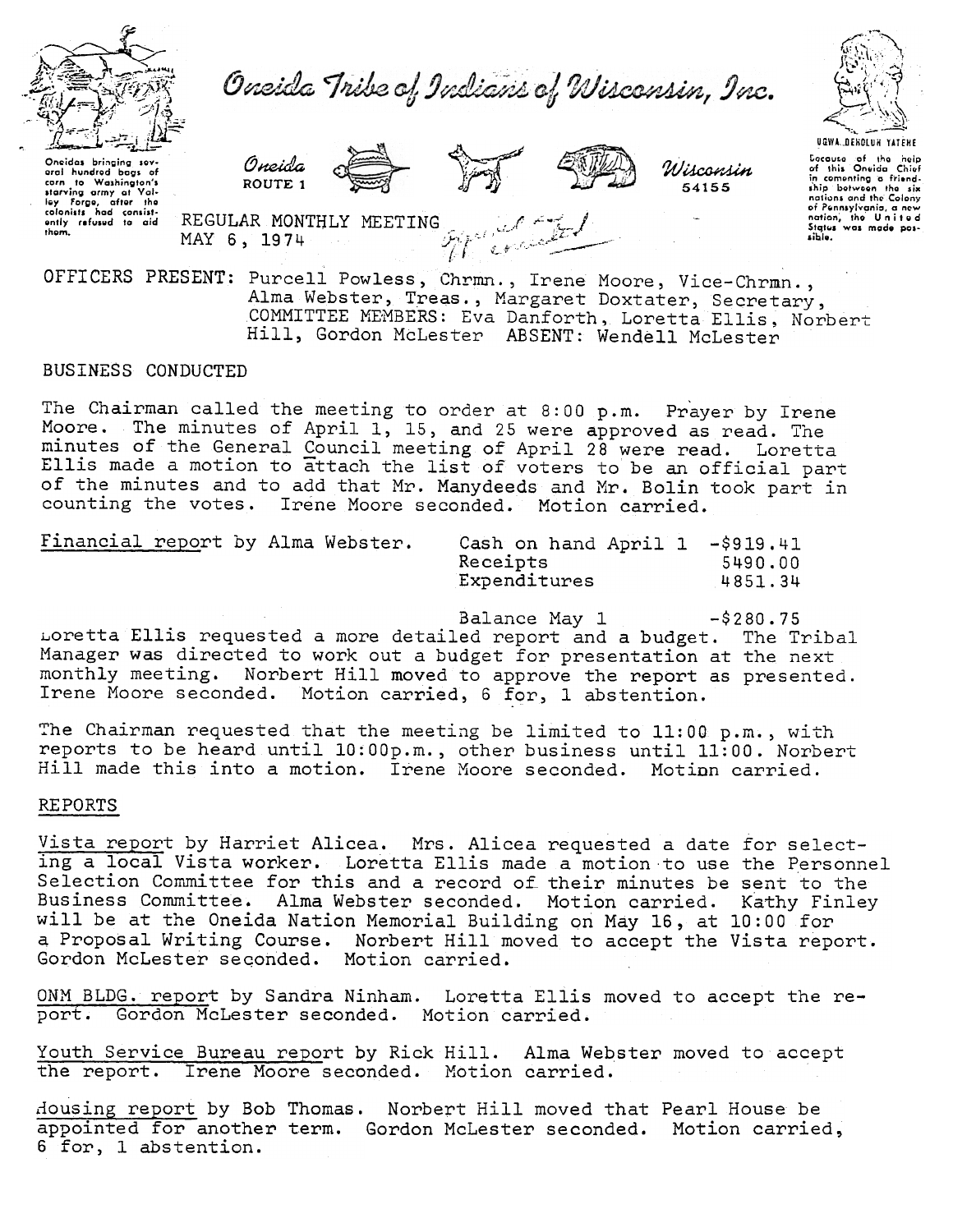

Onside Tribe of Indians of Wisconsin, Inc.

Oneidas bringing sev-Oneidas bringing sev-<br>eral hundred bags of<br>corn to Washington's<br>starving army at Val-<br>ley forge, after the<br>clonists hod consist-<br>ently refused to aid<br>them,

Oneida ROUTE<sub>1</sub> May 6, 1974



 $P \cdot 2$ 





UGWA DEHOLUN YATENE Docauso of the help<br>of this Onvide Chief<br>in comenting a friend-<br>ship between the six nations and the Colony<br>of Pennsylvania, a new nation, the United sible.

Gordon McLester moved to approve the Housing report. Loretta Ellis seconded. Motion carried.

Head Start report by Muriel Keyser. Loretta Ellis moved to authorize Head Start to plant some trees. Norbert Hill seconded. Carried. PAC minutes state that Oneida should ask for the 100 miles budgeted. Irene Moore made a motion that Oneida ask for the 100 miles budgeted. Gordon McLester seconded. Motion carried. Gordon McLester moved to accept the report. Norbert Hill seconded. Carried.

M.C.H. report by Diana Denny. Eva Danforth moved to accept report. Gordon McLester seconded. Motion carried.

Land Committee report by Howard Cannon. Loretta Ellis moved that the Business Committee authorize Mr. Cannon to persue the improvement of Government Road and see to it that an equitable amount of land is taken from both sides of the road. Gordon McLester seconded. Motion carried. Mr. Cannon presented a supplemental agreement drawn up by the West Bank & Trust involving mobile homes. Loretta Ellis moved to approve this<br>expreement. Irene Moore seconded. Motion carried, 6 for, 1 opposed. Eva Danforth made a motion that if a bank forecloses on a mobile home, the Tribe have first option to pay the loan. Loretta Ellis seconded. Motion carried, 6 for, 1 opposed. The Land Committee was directed to work out plans for seasonal leases. Norbert Hill moved to accept report. Irene Moore seconded. Carried.

Library report by Any Wallengang. Eva Danforth moved to accept report. Gordon McLester seconded. Carried.

Community Worker report by Anna John. Gordon McLester moved to accept report. Norbert Hill seconded. Carried.

CAP report by Irene Moore. Loretta Ellis moved to accept report. Norbert Hill seconded. Carried.

701 report by Bill Gollnick. (Loretta Ellis volunteered to do detailed diagram for Education program). Norbert Hill moved to accept report. Gordon McLester seconded. Carried.

Education Coordinator report by Loretta Ellis. Norbert Hill moved to accept report. Irene Moore seconded. Carried.

Tribal Manager report by Norbert Hill. Gordon McLester moved for approval. Eva Danforth seconded. Motion carried.

Industrial Development report by Norbert Hill. Loretta Ellis moved for approval of report. Gordon McLester seconded. Motion carried.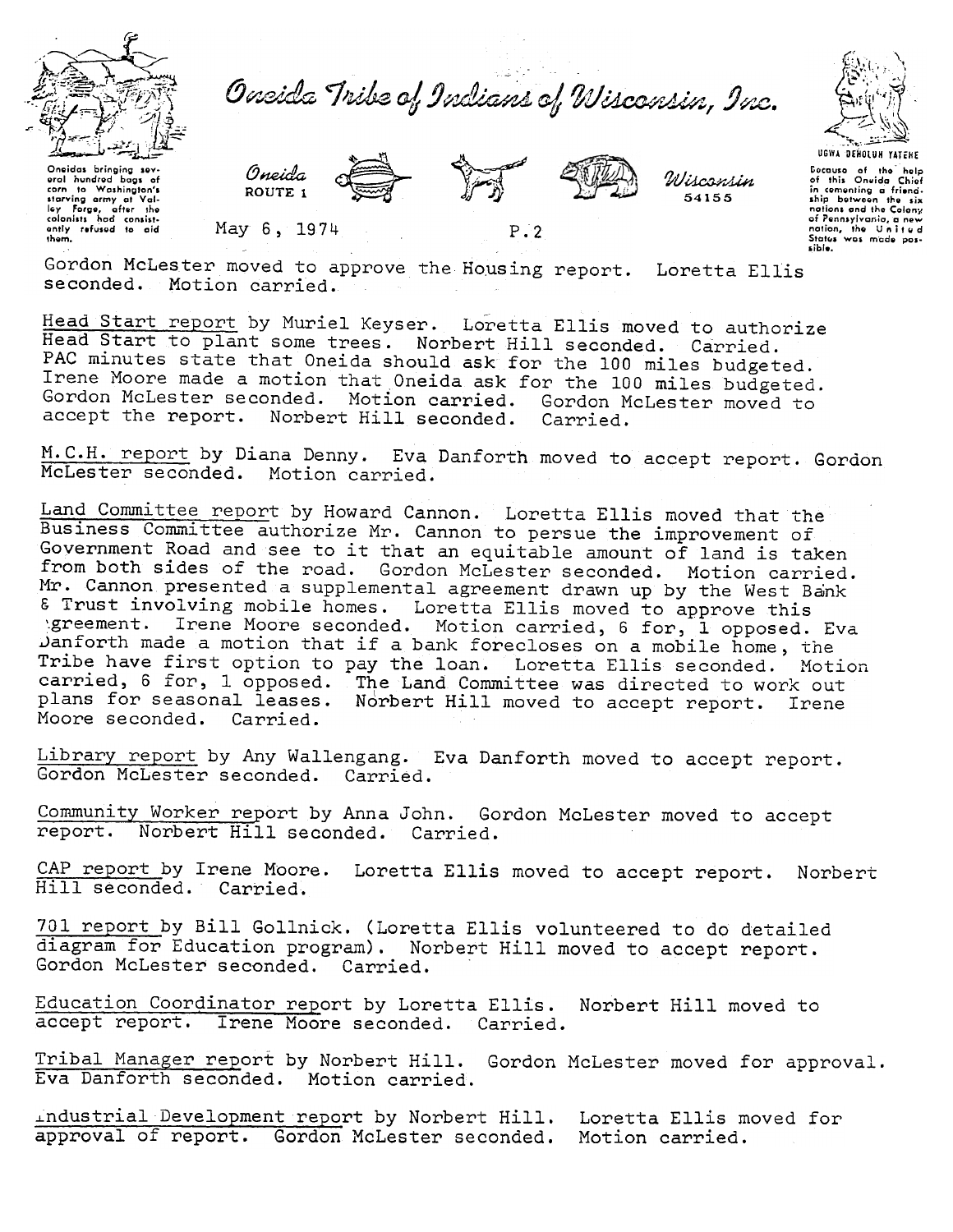

Oneida Tribe of Indians of Wisconsin, Inc.



Oncidas bringing sev Oneidas Erringing sevi-<br>oral hundred bags of<br>corn to Washington's<br>starving army at Val-<br>colonists had consist-<br>only refused to aid<br>them. Oneida ROUTE 1



Wisconsin 54155

Bocause of the holp<br>of this Oneida Chief of this Oneida Chief<br>in comenting a friend-<br>ship between the sixnations and the Colony<br>of Pennsylvania, a new nation, the United<br>States was made poscible.

May 6, 1974

 $P.3$ 

Aid to Tribal Government report by Audrey Doxtator. Eva Danforth moved to accept report. Alma Webster seconded. Motion carried.

Dean Smith read a memo concerning a self-sufficient energy unit. Norbert Hill moved to endorse his effort and encourage him to persue his project. Loretta Ellis seconded. Motion carried.

Howard Cannon spoke on Credit Union.

Land Business

Norbert Hill moved to accept the release of Tribal land by Alan King. Gordon McLester seconded. Motion carried.

Eva Danforth moved to accept the release of Tribal land by Maxine Cottrell. Irene Moore seconded. Motion carried.

Loretta Ellis moved to approve the application for residential lease of Robin Posychola. Gordon McLester seconded. Motion carried.

Norbert Hill moved to approve the application for residential lease of Sylvia Blasczyk. Gordon McLester seconded. Motion carried.

Shirley Johnson and Bill Gollnick application for residential leases were tabled.

Petition for General Council Meeting. Gordon McLester moved to table this until the peritioner brings the petition with all names to the Business Committee.

Amelia Cornelius presented a proposal and budget for the CHR program. Loretta Ellis moved for approval of proposal and budget. Norbert Hill seconded. Motion carried.

Loretta Ellis read a resolution for accounting claims and moved for adoption. Norbert Hill seconded. Motion carried.

Loretta Ellis read a resolution for the approval and endorsement of the Outagamie County proposed position of alcoholism counselor, and moved for Irene Moore seconded. Motion carried. adoption.

Norbert Hill made a motion to delegate Dean Smith as a representative from the Tribe to Wisconsin Indian Resource Council. Gordon McLester seconded. Motion carried.